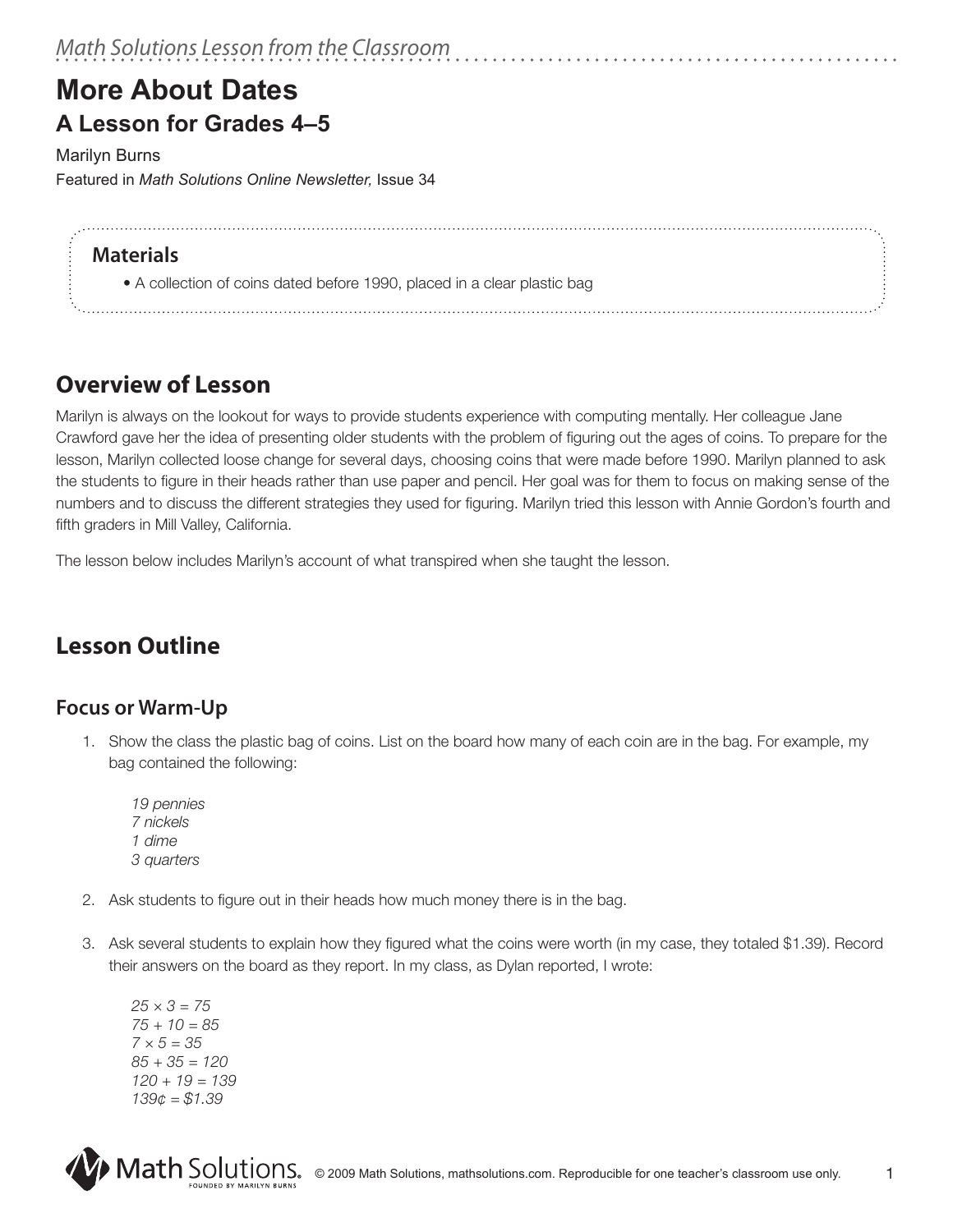#### **Introduction**

- 4. Now tell the students that you have another problem for them to solve mentally. Choose one of the pennies, and show them where, for example, 1978 appears on it. Ask the students, "What does the nineteen seventy-eight tell us?" Usually students know that it is the year the coin was made. Now ask students, "How old is this penny?" Tell students to talk with their partners about this.
- 5. Ask one student in each pair to raise his or her hand and explain how they figured out their answer.

When I taught this lesson to a class in the year 2000, students reported several different methods of figuring that the penny was twenty-two years old. Lucy said, "I know that nineteen seventy is thirty years away from two thousand because seventy is thirty away from one hundred. Then I subtracted eight from thirty to get twenty-two."

Benny reported, "I knew that nineteen eighty was twenty years away from two thousand. I still had two more years because nineteen seventy-eight is two years from nineteen eighty. So twenty plus two is twenty-two."

Gabe said, "Ten years gets to nineteen eighty-eight and ten more years gets to nineteen ninety-eight and two more gets to two thousand."

Write on the board as students report, to model for them how to record their thinking.

6. Pose the same question for another coin, again recording while students report. I posed the same question for a 1983 nickel.

#### **Exploration**

7. Then have students each take one of the coins and, working individually, calculate its age. "First figure in your head," I directed the students I was working with, "and then write an explanation of how you got your answer." (See Figure 1.)

My 1987 peny's B gears old.<br>I know that 1990 is 10 years away from 2000 Then I still have 3 more years because 1987 is 3 oway from 1990. 3 plus 10 equals 13.  $2000 - 1970 = 10$  12h  $1990 - 1987 = 3$  $10 + 3 = 13$ 

Figure 1. In a classroom in 2000, after explaining how she knew that her 1987 penny was thirteen years old, Rachel showed her calculations.